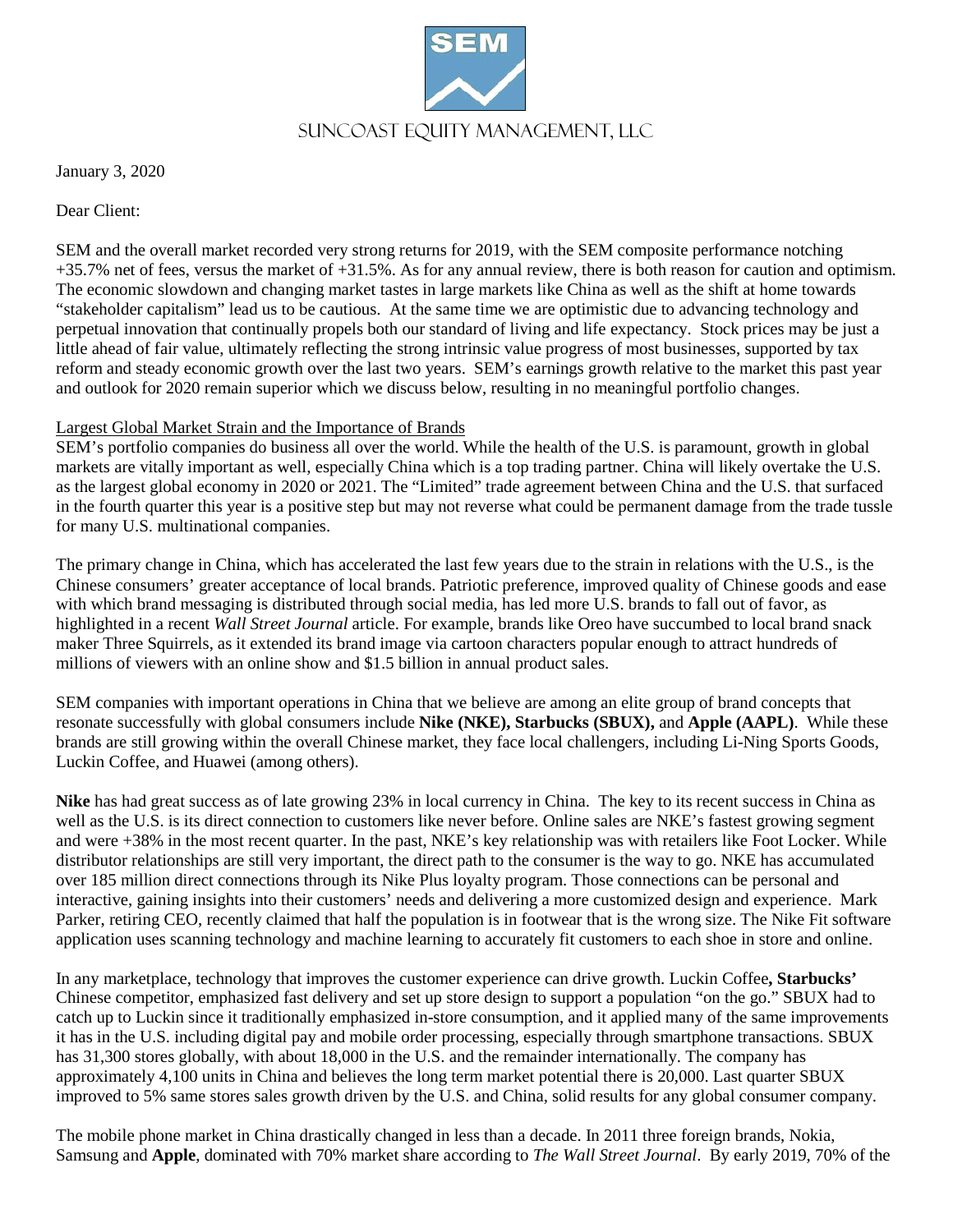market share shifted to Chinese manufacturers, Huawei, Oppo and Vivo. Apple has had its up and downs in China over the last decade while maintaining a generally good relationship with consumers and government officials, as overall its Greater China sales were \$44 billion in 2019, meaningfully higher than the \$13 billion Apple reported in 2011. In China 5G technology is ramping more quickly than in the U.S. as first tier cities such as Beijing and Shanghai should be close to full 5G network coverage. While the uptake has been a bit slow for 5G handset sales (only a few hundred thousand as of the last available report), if the prices start to come down, Chinese citizens will likely be clamoring for new phones to benefit from the higher speeds and services, such as better health monitoring. According to a Chinese report sourced by ZDNet, more than 10 million users have registered for 5G plans from local Chinese mobile carriers. AAPL will need to release a 5G phone for the Chinese market though we have not seen any release dates. It would be unusual to see AAPL's 5G phone released in China first, but likely the product lab will release both the U.S. and China at the same time, late summer to fall of 2020. Meanwhile in the U.S., AAPL's strong services and wearables business (such as AirPods) demonstrates the strength of its ecosystem and loyal users, driving tremendous free cash generation and an outlook for 8%-10% earnings growth in the coming year.

Other global brands, that SEM does not own, face tougher roads. Capital equipment companies especially large industrial equipment like Caterpillar (CAT) and Deere (DE) have seen the trade tensions impact not only demand from local Chinese customers but also U.S. customers that can't be certain they will be able to export as much farm goods to China. In the past, many western companies and perhaps a few European based firms such as Adidas, had the early growth in China all to themselves. Now they must compete to win against local companies. We believe that SEM owns some of the best global brands though we will continue to watch the competitive landscape closely. Brands, innovation and relationship building all play an important part of being successful in China, just like any other place in the world.

#### How to Think about Annual Returns – Don't Get Emotionally Charged Up or Down!

The strong market advances in 2019 followed the stock market price collapse in the fourth quarter of 2018. The last two years of returns were +35.7%/+1.2% for SEM versus the S&P 500 +31.5%/-4.4% in 2019/2018, respectively. Compare these two years to SEM's since inception annualized return of +9.5% versus the S&P 500 of +7.6% and you might correctly observe that the last two years came nowhere close to the long-term average annual returns. Taking an even closer look at SEM's annual returns compared to the market show what took place in the last two years is fairly typicalbut likely unexpected or hoped for! We would like to see our returns each and every year be very close to the averages with no fluctuations, but this is not the reality. Here is where it gets interesting. If we widen the range and were to ask you, "Of the combined 44 annual periods for SEM and the S&P 500 (since our inception 22 years ago), how many periods do you believe either SEM or the S&P 500 posted a calendar year return between 5% and 10%?" Our experience is that a room full of people would raise their hands and say that at least 22 periods or more, at least half the time, would be within the long-term range. Why does it work out that way? It is human nature to desire steady returns. The reality is that only in 4 of the 44 periods did SEM or the market report a return between 5% and 10%! Said another way, over 90% of the time the annual return was either below 5% or above 10%.

Bernie Madoff made this investor craving for smooth returns the core part of his Ponzi scheme. The firm purported a steady 1% or so a month to produce annual returns better than 10% and never suffered an annual loss or meaningful volatility per the *Los Angeles Times*. He was clever enough to avoid very high returns so his clients believed him and they raved about the consistent performance; while at the same time they could not tell you what he was doing. Shrouded in mystery and low transparency (producing client statements only on his own letterhead) his fraud ran for over a decade until 2008, even when doubts were raised as far back as 1999.

At SEM (and the market) you will experience volatile annual returns, which is the inherent nature of markets. Importantly, you have transparency (your brokerage statement from a national institution accessible daily and whose value ties to any report from SEM), over 20 years of client letters explaining our process and results (and accessible on our website) and an independent firm that verifies our results (report available on request), as required by our industry standards.

Turning back towards the recent market volatility, in the fourth quarter of 2018 the market declined sharply mostly on fears of a U.S. China trade war, then sharply rose in the fourth quarter of this year when a "Limited" trade deal with China made the headlines. In particular, the last two years of stock price movements clearly show that the short run direction is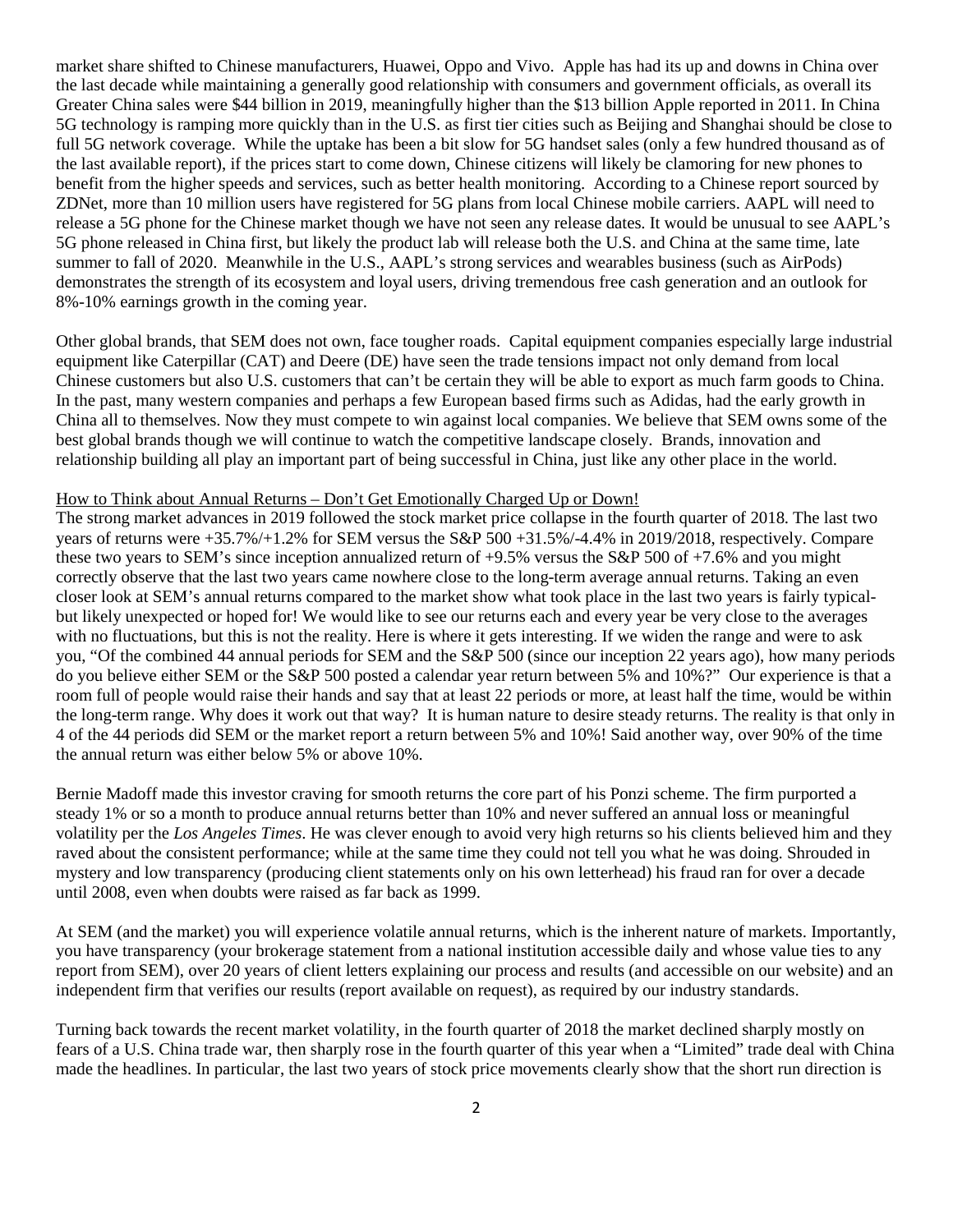influenced by an emotional reaction to events, but ultimately longer term reflects the positive direction of global economic growth and more specifically business profits over time.

Future calendar year predictions are futile. In spite of the multiple times any given morning the hosts from CNBC ask their guests, no one has an accurate crystal ball for how the stock market will perform in 2020. So what can we learn from calendar year returns? Nothing, pay no attention. Do not get overly positive when the return is high or negative when it is low.

## Earnings Catch- Up

In our opening paragraphs we identified that stock prices may have gotten a little ahead of earnings (or intrinsic value) growth. Our judgement comes from over 25 years of experience and of course the data we collected and observed over this time period and beyond. Our observations regarding the price to valuation landscape at any given moment in time is not a prediction of the stock market's direction in the near term. As mentioned just above but deserves repeating, the market is driven by emotions in the short run, but importantly and fundamentally earnings (or intrinsic value) growth in the long run! Earnings growth over time will support today's stock prices and SEM's growth portfolio appears to be in a much better position than the overall market averages during this past year and outlook for next.

We measure valuation in part by free cash flow yield, the measure per share of how much cash (excess) our businesses generate for every \$1 we have to pay today per share of the stock. Our portfolio today is priced at a free cash flow yield of approximately 4%. This yield is often compared to what you can get in other investment categories such as fixed income, where today the yield on a 10 year U.S. Treasury is considerably less at 1.8%. The most expensive time period our portfolio has experienced was in 1998-1999, in the height of the dot-com era that carried all stock prices higher, and our yield then was in the low 3% range. The cheapest our portfolio has been was during the market and economic decline of 2008-2009 when the economy temporarily sank and market emotions followed to extreme negatives, our free cash flow yield rose to 7%+. While we lean towards the above average valuation, for us to get back to a historical low of 3% free cash yield either (1) stock prices would have to advance another 25% and earnings would remain flat or (2) earnings would have to collapse by a similar amount while stock prices remain unchanged.

SEM's earnings results for 2019 and the growth outlook for 2020 are significantly ahead of the market, with growth this year about 10%, strong enough but slightly below our long term average of +11-13%. Two circumstances contribute to slightly lower earnings growth for our businesses this year. Corporate tax reform and a stronger economy drove 20%+ earnings growth in 2018 and coming off that historically strong year might be resulting in slightly lower growth this year. The second contributor and by far the larger cause has been increased spending by some of our largest companies, especially but not exclusive to **Facebook (FB)** and **Google (GOOG).** Both are supporting the rapid growth of their businesses and profits over the last decade, as well as the need to catch up with supporting the success and safety of their users and clients. *Importantly, SEM's earnings growth in 2019 of approximately +10% shines in comparison to the S&P 500 expectation of only +2%, and the initial outlook for 2020 has SEM's growth at +12% versus +4% for the S&P 500 according to consensus estimates in Reuters Eikon.* 

The final point to cover here is how the math works. As we said above, earnings growth supports valuation and rising stock prices over time; that is why we buy and hold select businesses for the long term, in spite of short periods of time where prices may get a little bit ahead. At a 4% free cash yield, if our earnings grow 12% this year, and if stock prices are unchanged, one year from now our free cash yield would advance to 4.5%+ (our starting point yield advancing at the return on capital and growth rate of our businesses). For each year that our earnings grow, and if at the same time stock prices are temporarily flat, our portfolio gets cheaper.

If the overall economy were to go into a general decline, SEM's portfolio earnings may still grow. Since our inception 22 years ago, the SEM portfolio has never had an overall earnings decline. Our lowest earnings growth was +5% or so in 2009 versus the S&P 500 earnings decline of over 15%. For sure we had a few companies whose earnings did contract in the very tough economy of 2009. But in the aggregate we owned companies like GOOG which was growing organically and **Berkshire Hathaway (BRKb)** which was growing its intrinsic value through the purchase of assets and businesses at discounted prices. At SEM we own a select group of quality businesses that can still grow in the face of a general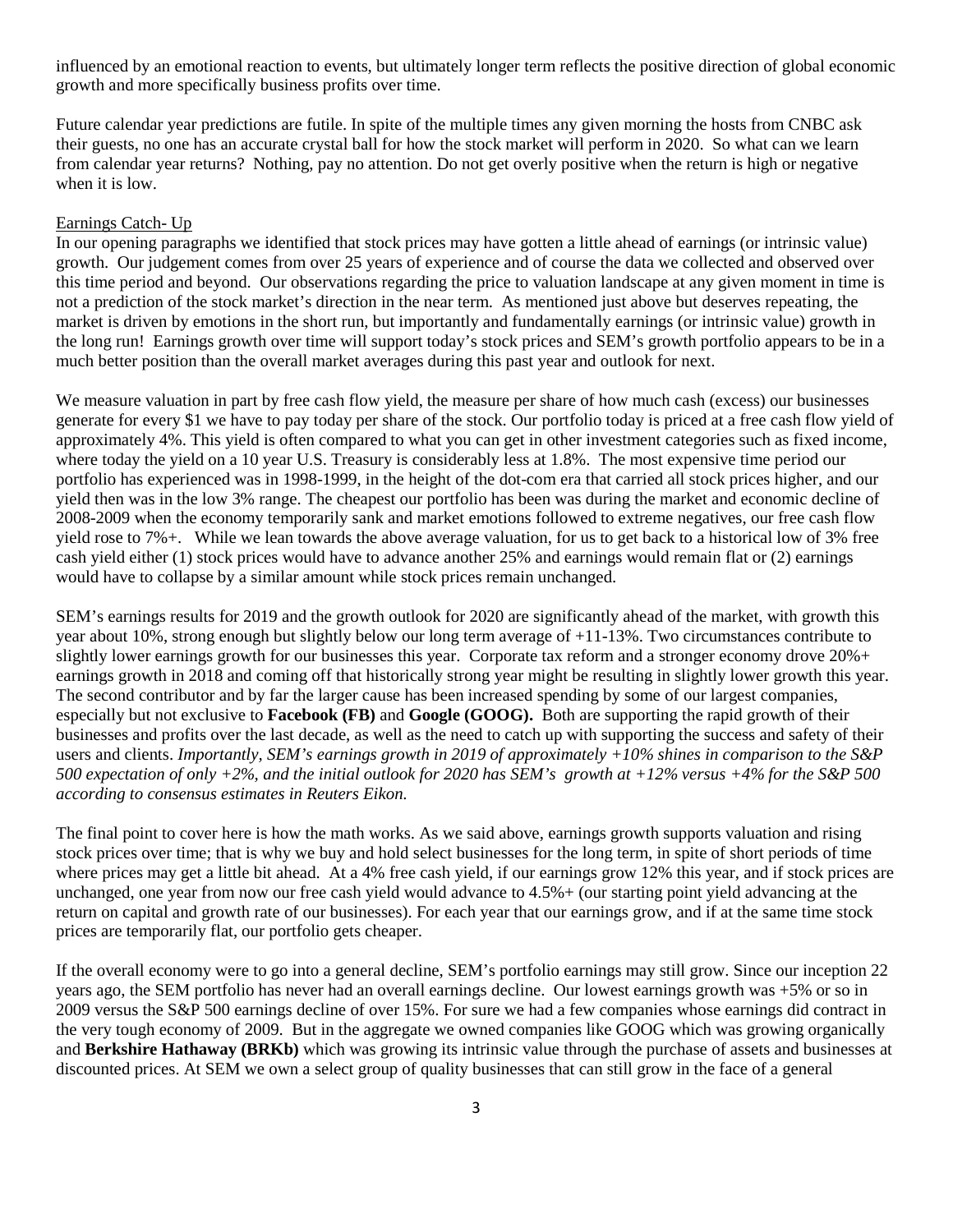economic decline, albeit at a lower rate. This is a distinct difference and in our view an advantage over passive market index funds or ETFs, that own hundreds of securities, with exposure to the entire economy and will perform accordingly.

### Bright Future and Bumpy Path; Stick with a Sound Investment Plan

There is always so much we are excited to cover but we try to limit the letter to a digestible amount. We live in a bright period of discovery but a bumpy path to get there. Trade scuffle implications will continue and the impact has been much deeper than just the change in Chinese consumer tastes. Supply chains for the last few years have undergone major disruption and some time spent on this subject in future letters and how our companies have managed this change would be valuable. We have a Presidential election coming in 2020 and we have also seen a huge shift towards "stakeholder capitalism" that bears some watching and comments. These two subjects tie closely to public concern and of course candidates posturing on issues including personal data privacy, jobs that may get replaced by robots and the increasing use of artificial intelligence (AI) in business and safety monitoring. Capitalism supports freedom and prosperity from hard work; when that gets altered by directives of socialism by an "all-caring" and protective government, it just doesn't work.

New technology always comes with challenges and dislocations, but throughout history it has always improved standards of living and life expectancy. Looking ahead, how many of you have heard about the field of epigenetics? An exciting field highlighted in a recent *Wall Street Journal* article in which biologists are studying and learning how to slow down or even turn back the clock at the cellular level that governs aging! The Greenland Shark can live to 500 years of age; isn't that worth studying? A certain jellyfish is made up of cells that can reverse course to become juvenile cells, essentially becoming functionally immortal. Can you imagine that aging is just a disease and life may be extended considerably through gene management? Using advanced technologies such as AI to study these species and protect them will enhance their lives and perhaps ours.

The key to investment success is to stay with a sound investment plan built for your specific family or retirement needs. Karl Marx said, "From each according to his ability, to each according to his needs." While his purpose for that statement was slightly different, your family plan should be tailored to your needs, your comfort and your ability to handle and make good decisions in a marketplace driven in the short run by emotions, fluctuations and volatility. It is textbook human nature to accelerate contributions after the market has gone up and likewise liquidate a portfolio after a market decline, believing those trends will continue. We have considerable years of experience and have witnessed these mistakes made over and over again trying to time the market's ups and downs. "Going to Cash," paying the taxes (in a non-qualified account) and guessing re-entry is not a successful strategy and we have never seen it done well on a consistent basis. The volatility of annual stock market returns should not change your long term commitment to saving and investing, nor should it impact the annual withdrawal plans if your investments are in the support mode of your well- planned retirement needs. Stick to the long term plan that should be reviewed once or twice a year, or as your goals change.

It will always be SEM's responsibility to give you a general sense where market prices are relative to the approximate intrinsic value of our businesses. We believe our process of long term ownership of select companies has been successful for our clients specifically because we have avoided the "market timing" path of some of our peers and individual investors alike. Both personally and with our colleagues at SEM, we continue to put our new savings to work investing for growth long term. Our company profit sharing plan and personal capital is invested in the same high-quality companies as our clients. We are humble enough to know we can't rest; we continue to study, learn and evolve our **SEM-DIS** (SEM-Disciplined Investment Process). We constantly monitor our existing businesses' progress, as well as their ability to keep their competitive advantages and profit growth intact. Businesses change so we will not be perfect with each and every company. But the basic tenets of SEM-DIS remain unchanged, high quality businesses with great balance sheets which continually generate excess cash. Since inception our portfolio return after fees is above the market and the vast majority of our peers, while incurring less risk than the overall market. Many thanks as always for your continued confidence. We will work hard on your behalf and best wishes to all for a peaceful and successful 2020!

Sincerely,

**Don Amy** Donald R. Jowdy Amy Lord, CFA

President Senior Vice President